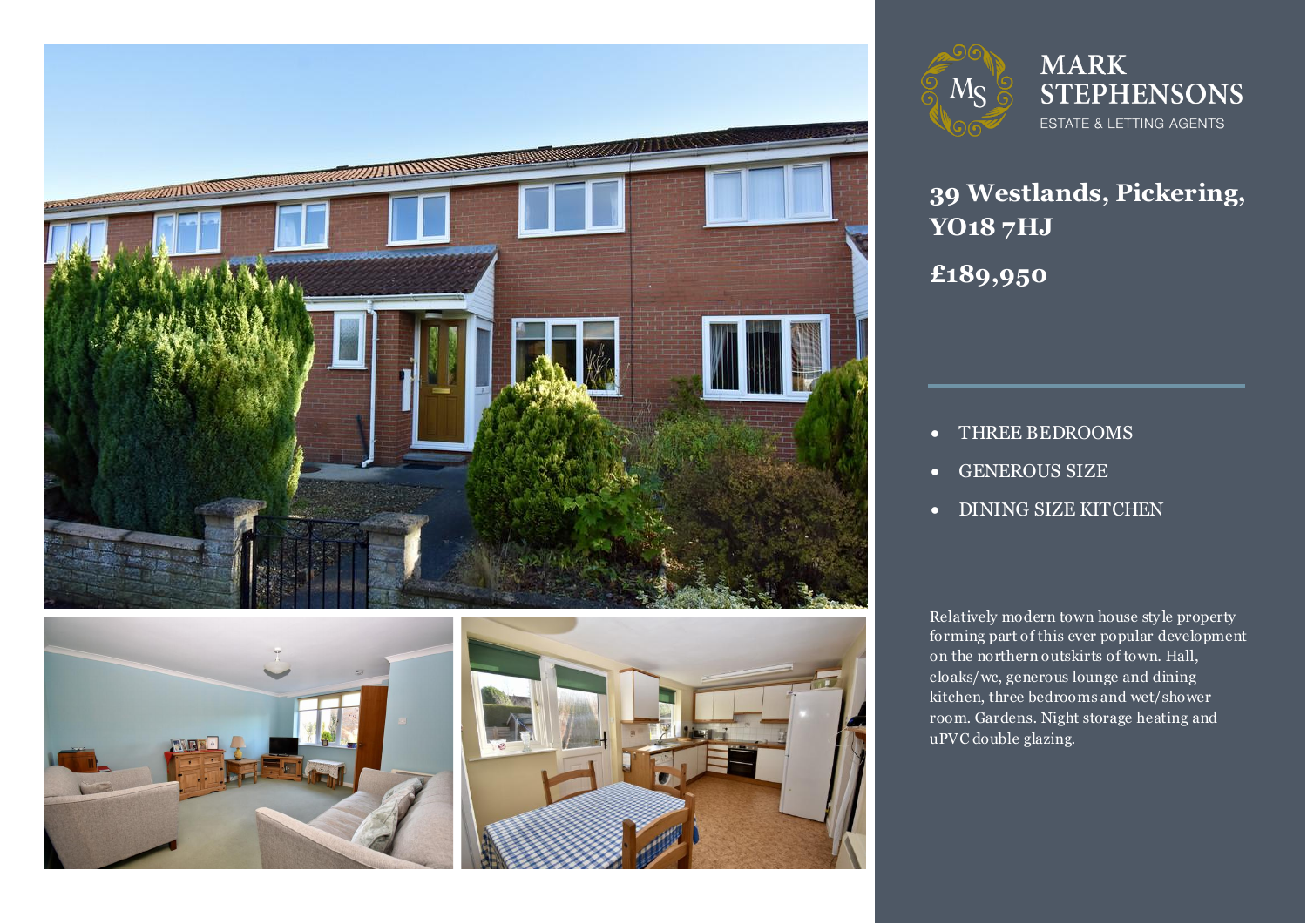

### DIRECTIONS

A thriving market town at the foot of the North York Moors National Park, Pickering has some of the most picturesque scenery in the country on its doorstep. With the coast only 30 minutes away and the city of York, a 40 minute drive, this pretty town offers an abundance of traditional bakers, butchers and grocers alongside two supermarkets and a plethora of coffee shops and eateries. Popular with tourists, ramblers and cyclists, throughout the year, Pickering hosts a wealth of attractions and recreational facilities including The North York Moors Steam Railway, Pickering Castle and the Great Dalby Forest with its wide range of outdoor pursuits for all ages.

**SERVICES** Mains water, electric and drainage are connected to this property.

COUNCIL TAX Band C.

## **HALLWAY**

Front door and window. Night storage heater.

CLOAKS/WC Two piece suite. Front window. Electric heater.

### LIVING ROOM

15' x 14' (4.57m x 4.27m) Understairs cupboard. Front window. Night storage heater.

## KITCHEN/DINER

9' 3" x 17 ' 2" (2.82m x 5.23m) Base and wall units. Built in oven and hob. Rear door and windows. Night storage heater.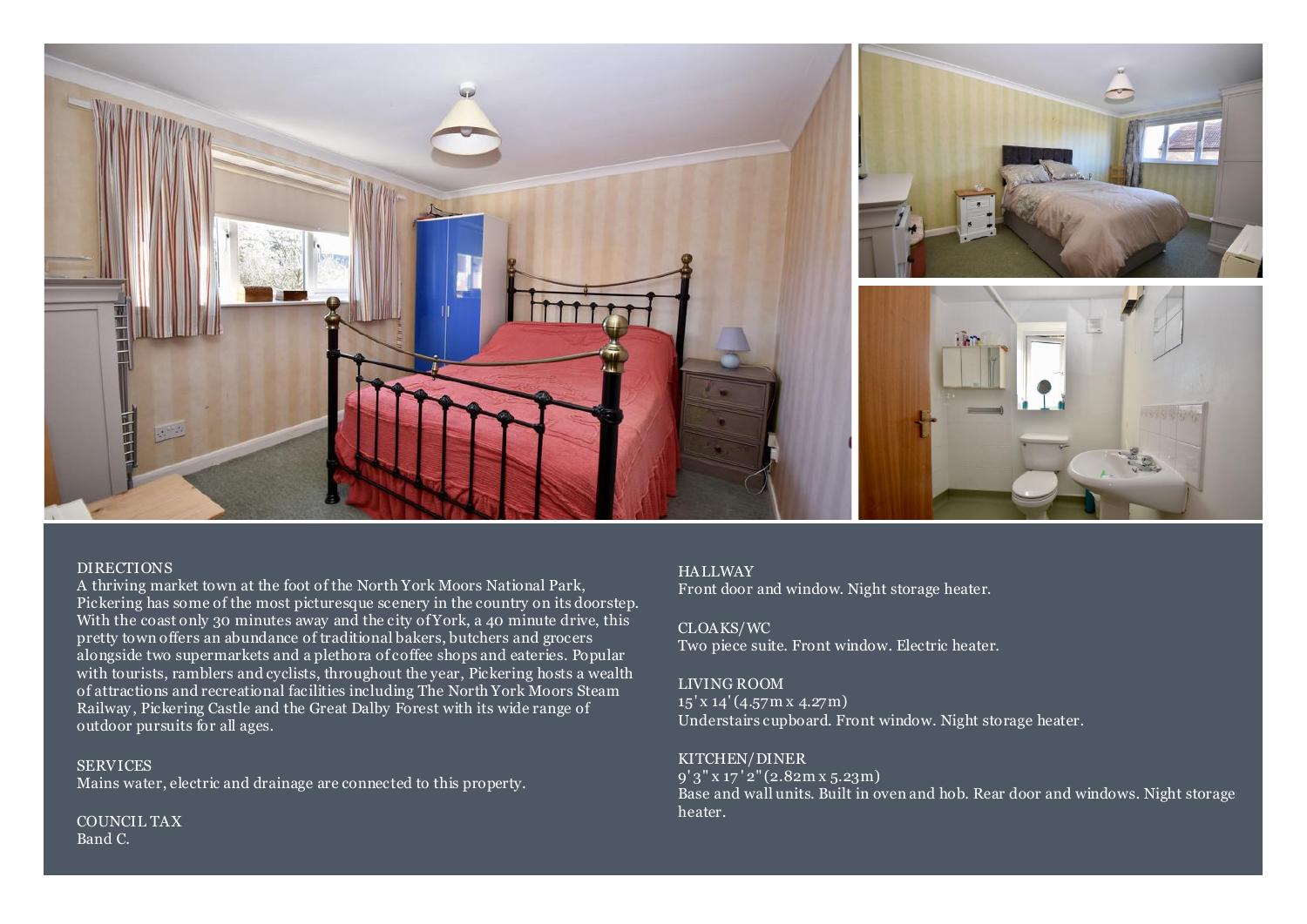

BEDROOM TWO Rear window. Night storage heater.

BEDROOM THREE Front window. Electric panel heater. Built in airing cupboard.

WET ROOM Two piece suite. Electric shower. Rear window. Dimplex fan heater.

GARDENS Enclosed rear plot. Flagged area and small shed.

## LANDING Hatch.

BEDROOM ONE Front window. Night storage heater.